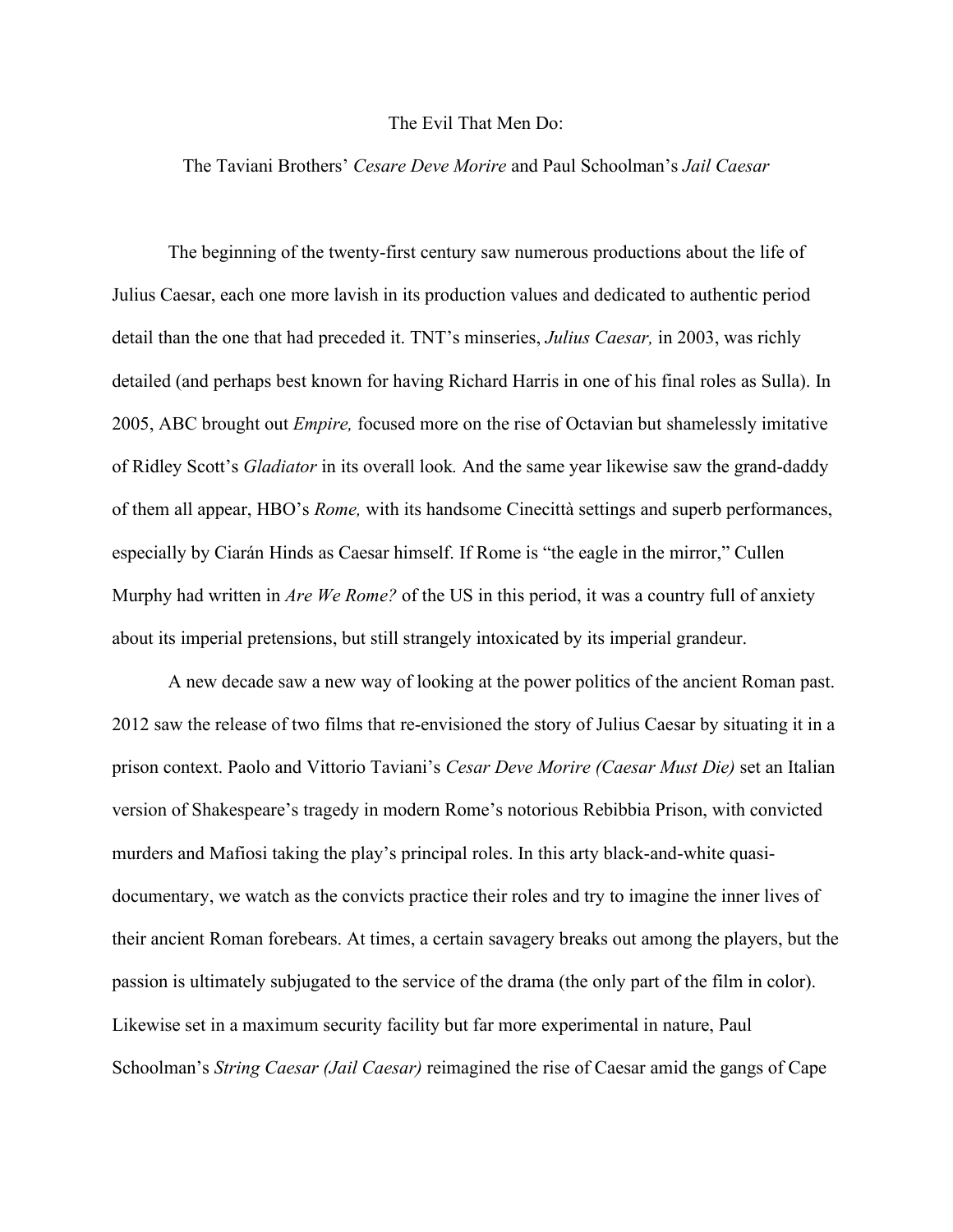Town's Pollsmoor Prison, among other places. Schoolman's cast consists of some well-known actors, notably Warren Adler as Caesar and Derek Jacobi as Sulla, together with a talented crew of prisoners, of whom John Peter Christian (a rapper also known as I.K., "Incarcerated Knowledge") as Cicero is the most memorable. Adler's Caesar uses all the means at his limited disposal, including his sexuality, in a hostile and indeed inhumane environment to give us chilling portrait of a dictator in the making.

"The evil that man do lives after them," Shakespeare's Mark Antony famously intoned. "The good is oft interred with the bones." If the new millennium opened with lush productions of Caesar that were enticing in their presentation of authority and privilege, the decade that followed saw screen images far more critical of the rise of Caesar. There is a charm to Ciarán Hinds' Caesar that both *Cesare Deve Morire* and *Jail Caesar* seem by design counteract. When dressed not in the crested helmet and golden cuirass of an ancient aristocrat but rather the orange jumpsuit of a hardened criminal in a penal institution, the brutality of Roman power politics are difficult to admire, or even to stomach.

## Bibilography

Anonymous. "Infamy & Incarceration: The Making of Jail Caesar" *damnambulance. wordpress.com* (August 9, 2015)

Dargis, Manohla. "Friends, Romans, Countrymen, All Brought to Life by Inmates," *New York Times* (February 5, 2013)

Murphy, Cullen. *Are We Rome? The Fall of an Empire and the Fate of America* (Houghton Mifflin, 2007)